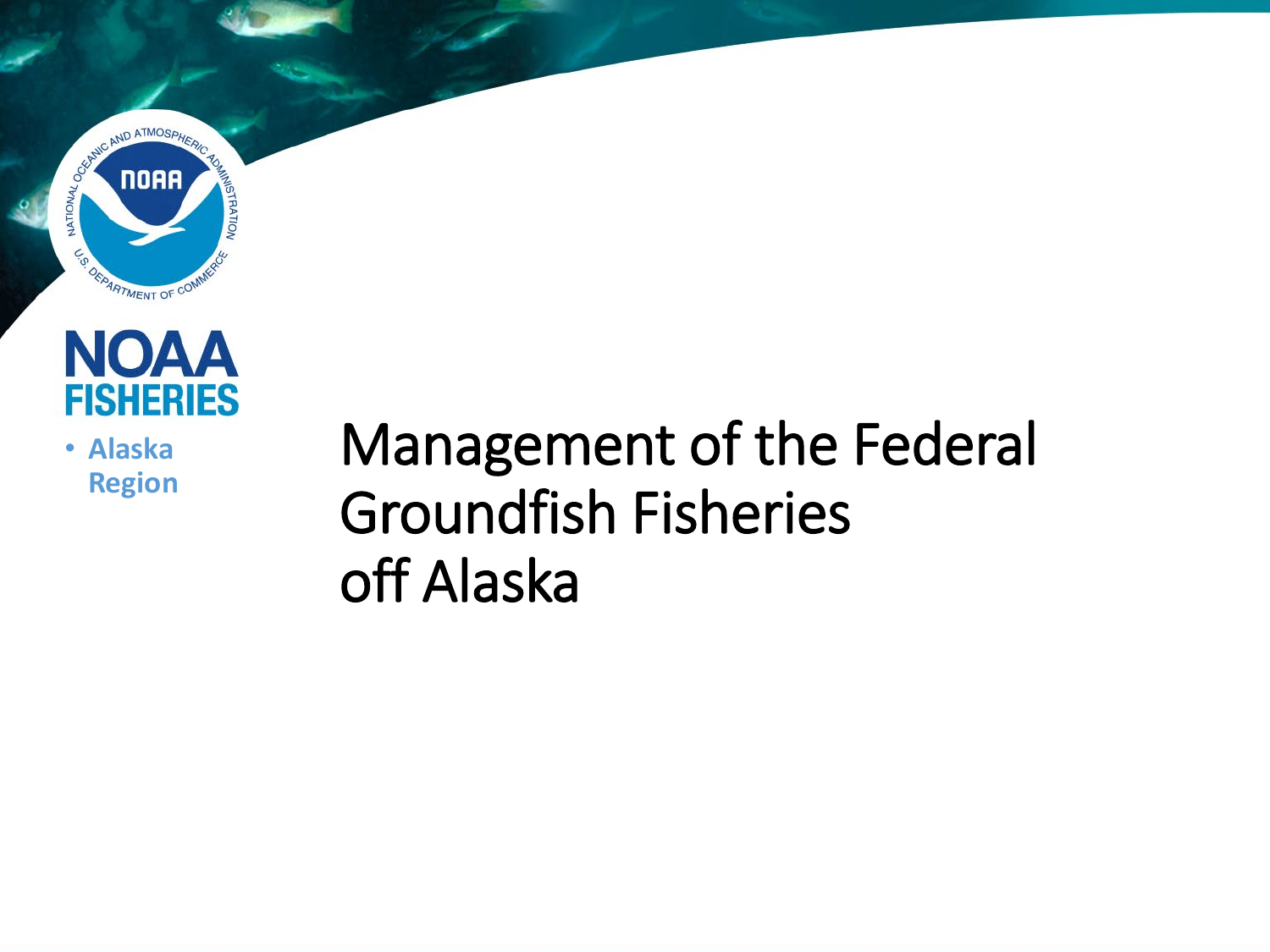#### **Biological Benchmarks OFL > ABC > ACL > TAC**

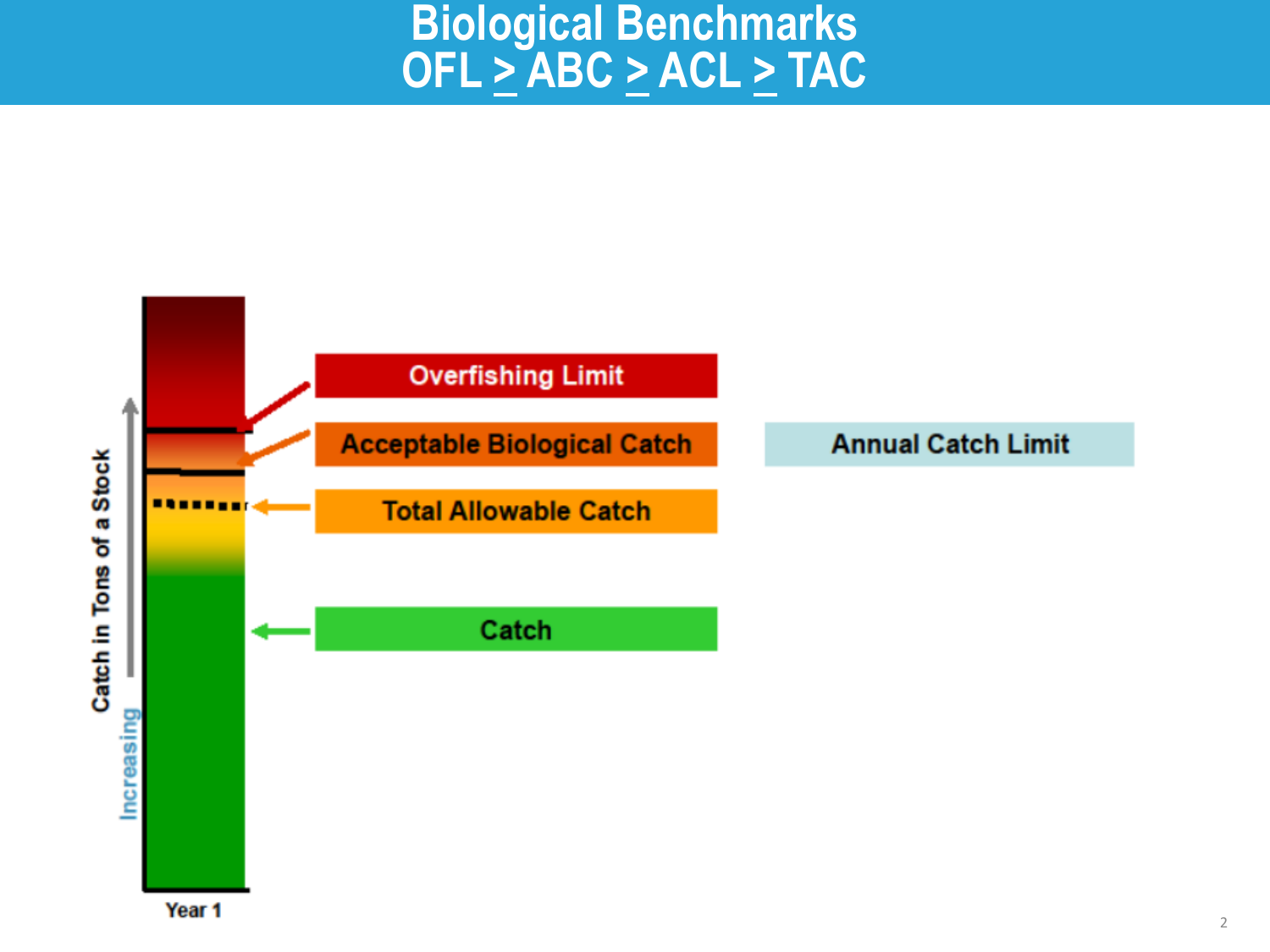#### **Groundfish Annual Catch Limits**

#### • **Average 2004 - 2021 Overfishing Level**  BSAI – 4.2 million mt, GOA – 706,000 mt

- **Average 2004 - 2021 Acceptable Biological Catch**  BSAI – 2.9 million mt, GOA – 564,000 mt
- **TAC Optimum Yield (OY) range** BSAI – 1.4 to 2 million mt, GOA – 116,000 to 800,000 mt
- **Average 2004 – 2021 Total Allowable Catch (TAC)**

BSAI - 1,960,997 mt GOA average is 385,000 mt TAC is set so TAC  $+$  State GHL  $\leq$  ABC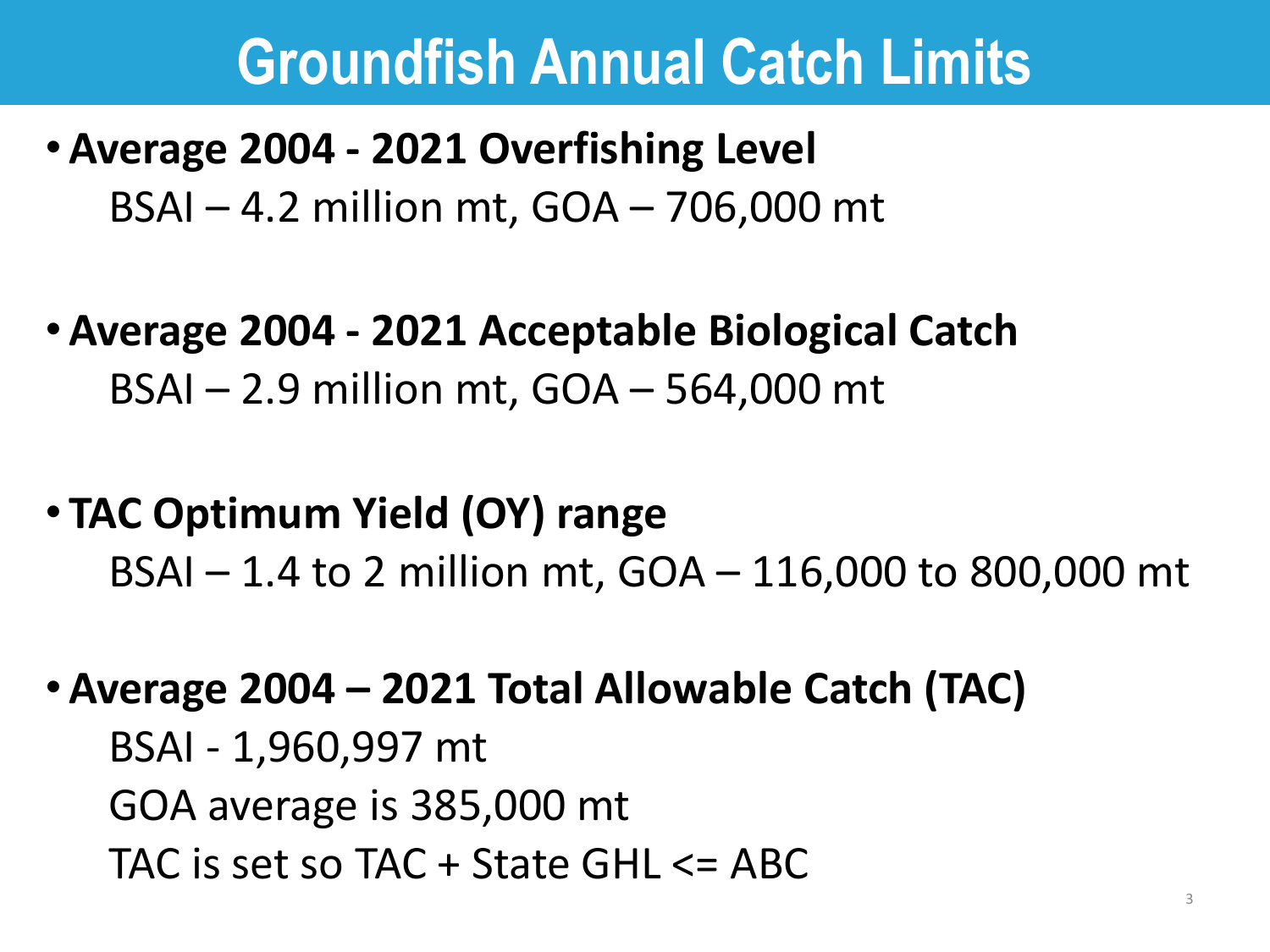**BSAI – groundfish catch, total allowable catch (TAC), acceptable biological catch (ABC), overfishing level (OFL), and total biomass of groundfish**

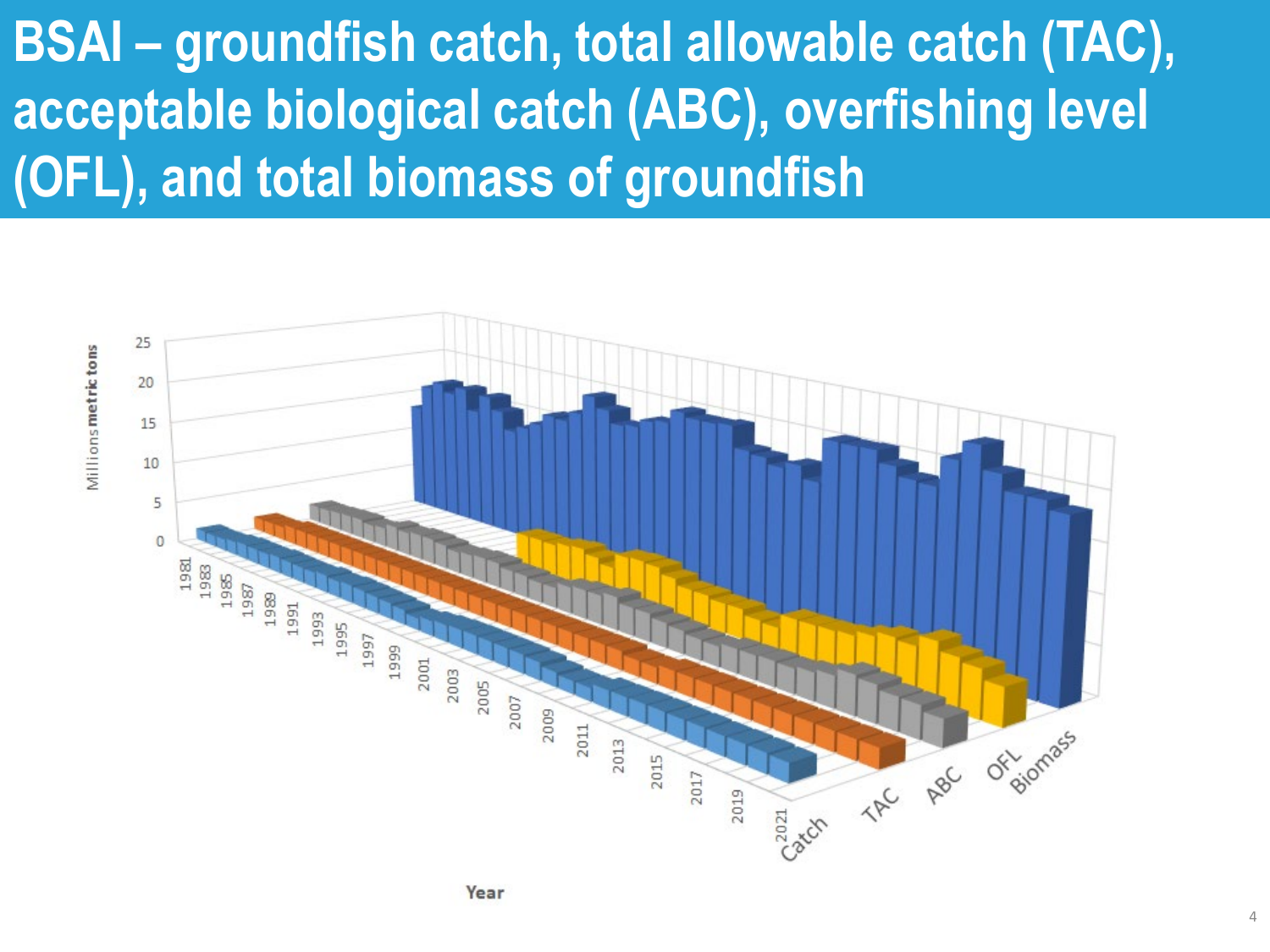# **Annual Catch Limit Management in FMP**

- Groundfish FMPs describes ACL management in Section 3.2.3.3.2.
- ACL is equivalent to ABC.
- TAC is set either at ABC or below, so managing the fisheries to not exceed TAC is equivalent, or more conservative in some cases, than managing to the ACL.
- Target fishery is usually closed before reaching the TAC, allowing for bycatch in other fisheries up to the TAC for a species.
- Directed fishery closure limits retention of a species to a portion of other species TACs open to directed fishing. That portion is called the maximum retainable amount (MRA). The MRA is expressed as a percentage of an alternate target fishery. The percentage relates to the expected rate of catch and may be used as a tool to harvest a species that is low in volume but high in value.
- All retention is prohibited if the total TAC is caught before the end of the year.<br>Prohibiting retention removes any incentive to increase incidental catch as a portion of other fisheries.
- If the ABC is taken and the trajectory of catch indicates the OFL may be approached, additional closures are imposed. To prevent overfishing, specific fisheries identified by gear and area that incur the greatest incidental catch are closed. Closures expand to other fisheries if the rate of take is not sufficiently slowed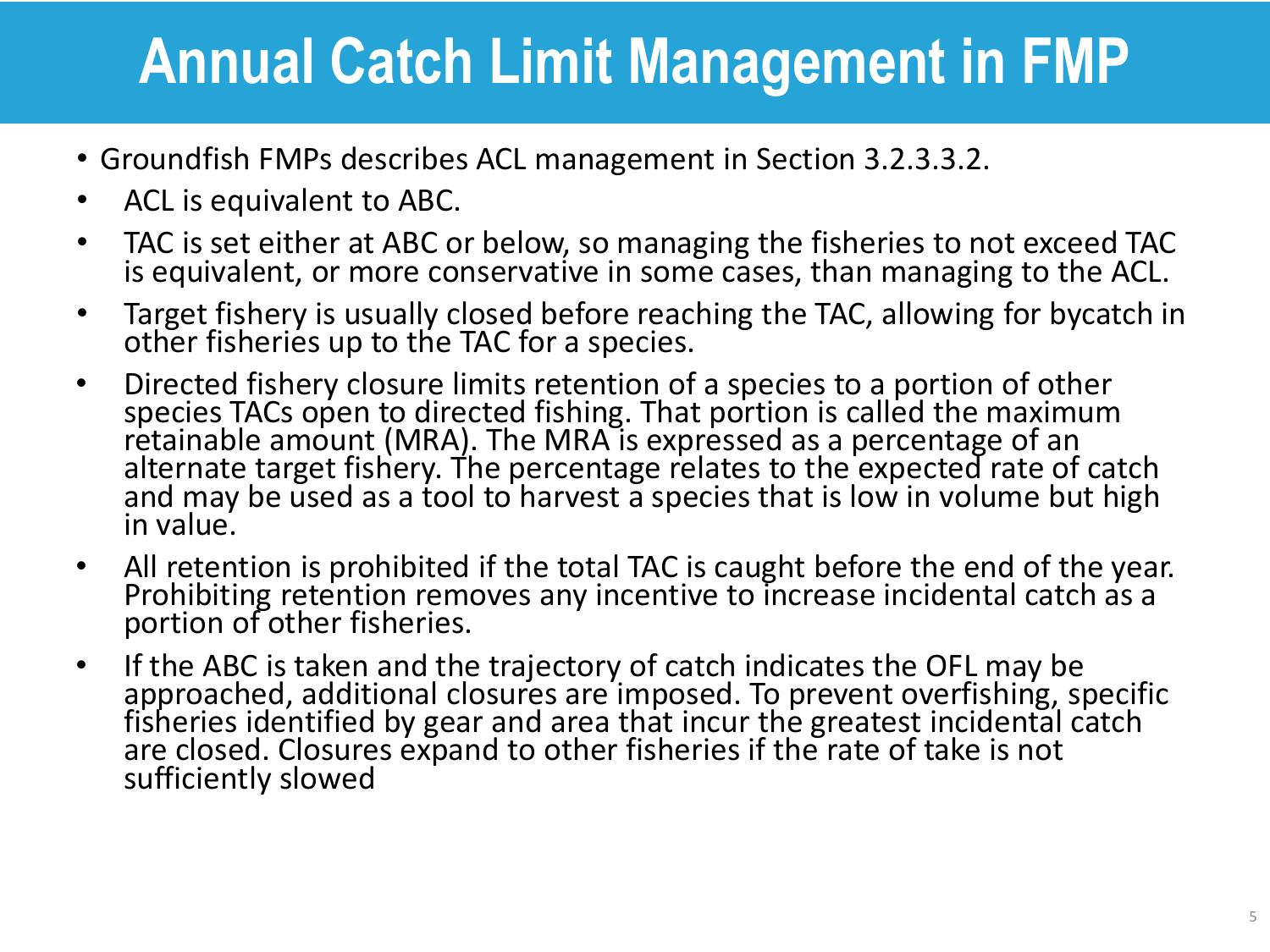# **Inseason Management**

- Accountability measures to avoid exceeding TAC and ABC
	- prohibit directed fishing 50 CFR 679.20(d)
	- prohibit retention 50 CFR 679.20(d)(2)
- Does TAC support directed fishing after considering incidental catch?
- If yes, then open directed fishing and allow full retention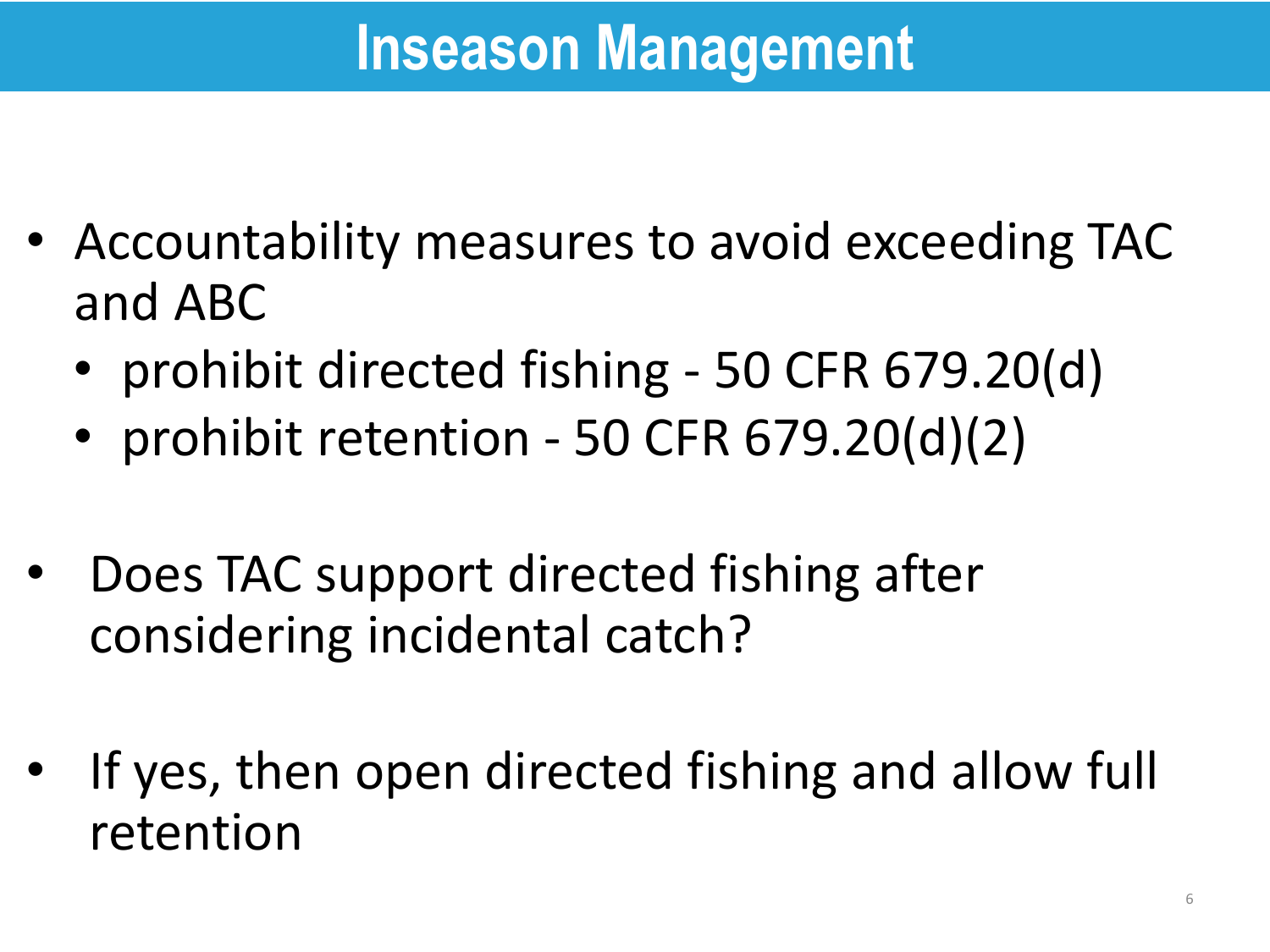# **Inseason Actions Continued**

- •If no, prohibit directed fishing, retention up to the maximum retainable amounts (MRAs) at 50 CFR part 679 Tables 10 and 11, except non-trawl CVs have rockfish full retention, Rockfish Program Table 30
- •Approach TAC then set directed fishing allowance (DFA) and incidental catch allowance (ICA)
- Reach DFA then prohibit directed fishing
- •Reach TAC then prohibit retention
- •Approach OFL then OFL closure 50 CFR 679.20(d)(3)
- •Prohibited species catch limit closures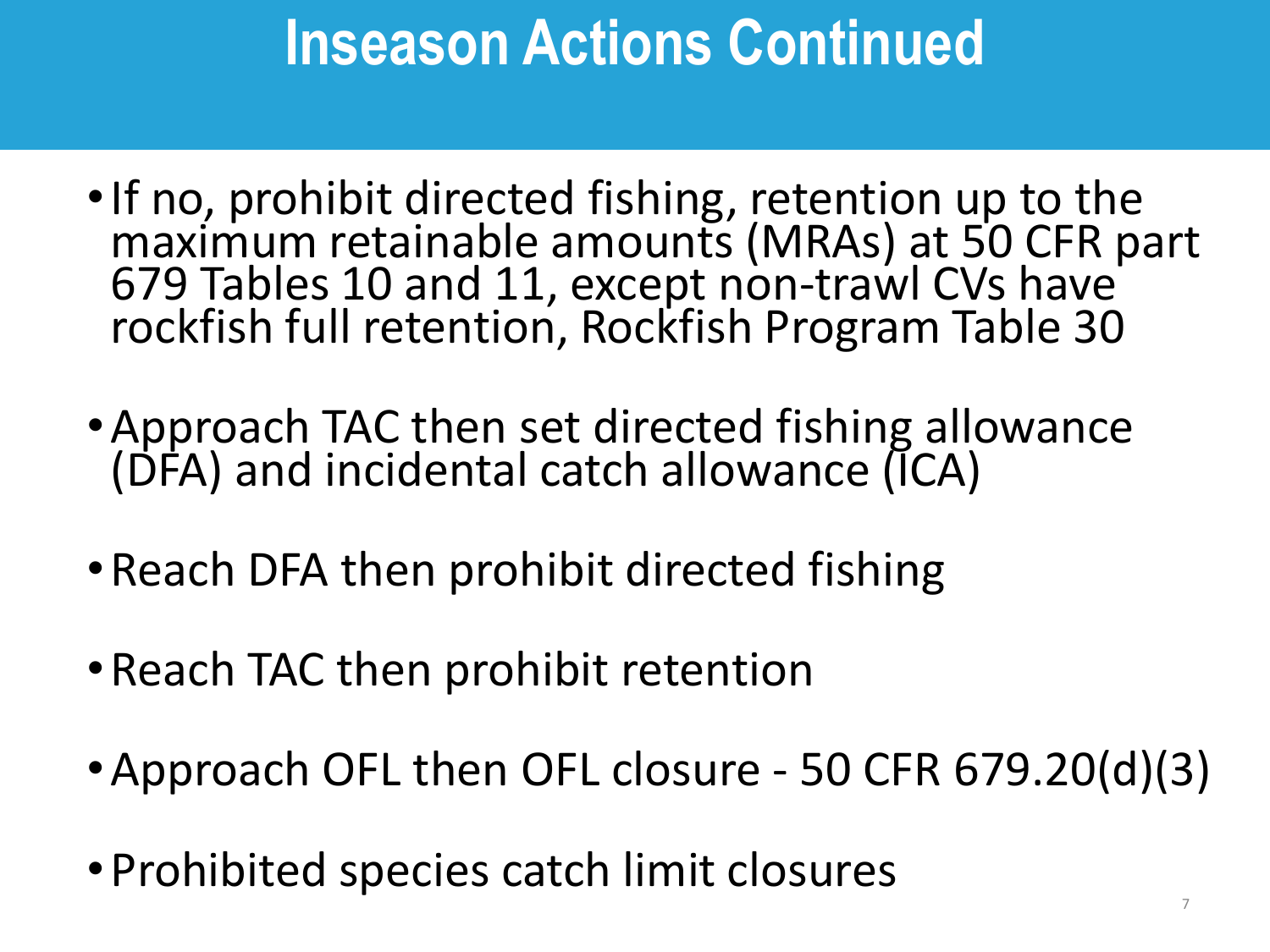It is difficult to predict which groundfish species are likely to be harvested when the Council recommends the TACs in December.

Each year conditions may or may not favor certain target species and incidental catch may be variable.

Various regulations allow some TACs to change during the fishing year as long as the TAC does not exceed the ABC.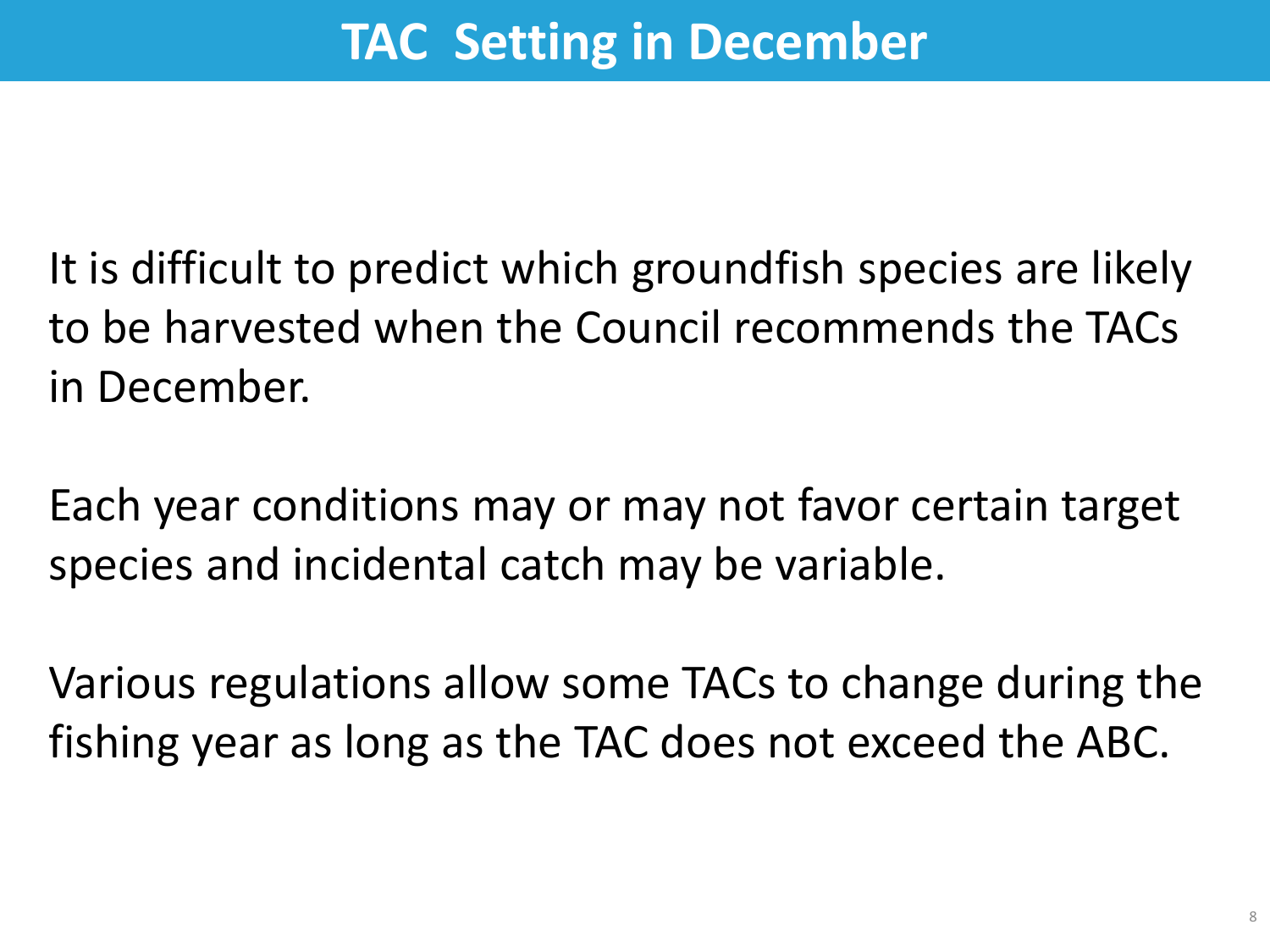#### **TAC Changes During the Fishing Year**

- BSAI nonspecified reserve reallocation 14 BSAI species contribute between 4.3 and 15% of their TAC to the nonspecified reserves. The nonspecified reserve may be used to increase the non-CDQ TAC during the fishing year. The nonspecified reserve is not designated by species or species group. Any amount of the nonspecified reserve may be apportioned to the non-CDQ TAC for species that contributed to the nonspecified reserve.
- Reallocate Aleutian Island pollock to Bering Sea pollock if Bering Sea ABC is not exceeded
- Western/Central GOA pollock reallocated between areas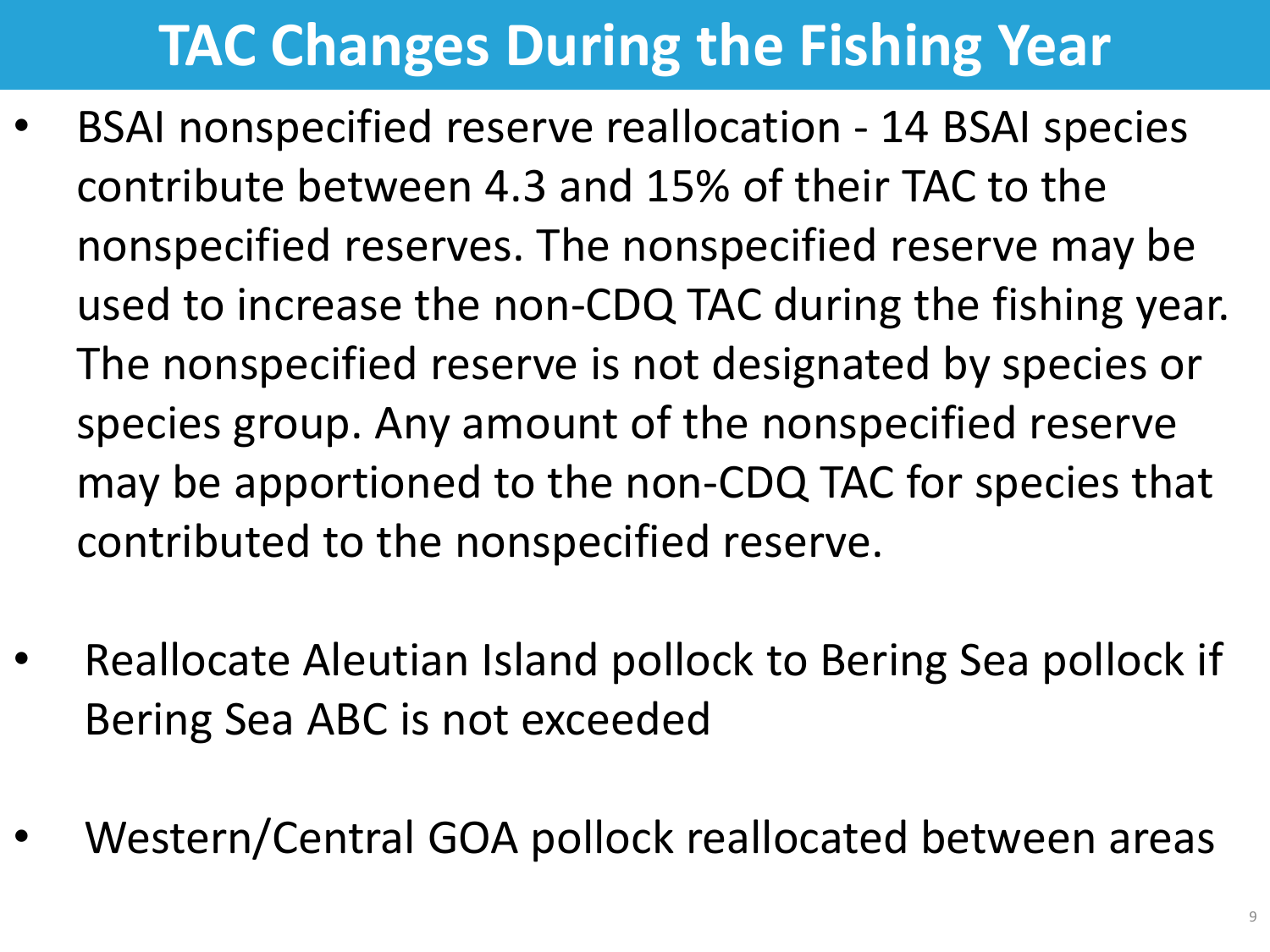### **TAC Changes During the Fishing Year**

- Flatfish Exchanges CDQ and Amendment 80 cooperatives may exchange allocations of flathead sole, rock sole, and yellowfin sole so that TAC does not exceed ABC [https://www.fisheries.noaa.gov/alaska/sustainable](https://www.fisheries.noaa.gov/alaska/sustainable-fisheries/alaska-groundfish-harvest-specifications)fisheries/alaska-groundfish-harvest-specifications
- NMFS may reallocate projected unused allocations
	- BSAI Pacific cod sectors
	- GOA Pacific cod sectors
- CDQ groups and some catch share programs allow transfers between groups or cooperatives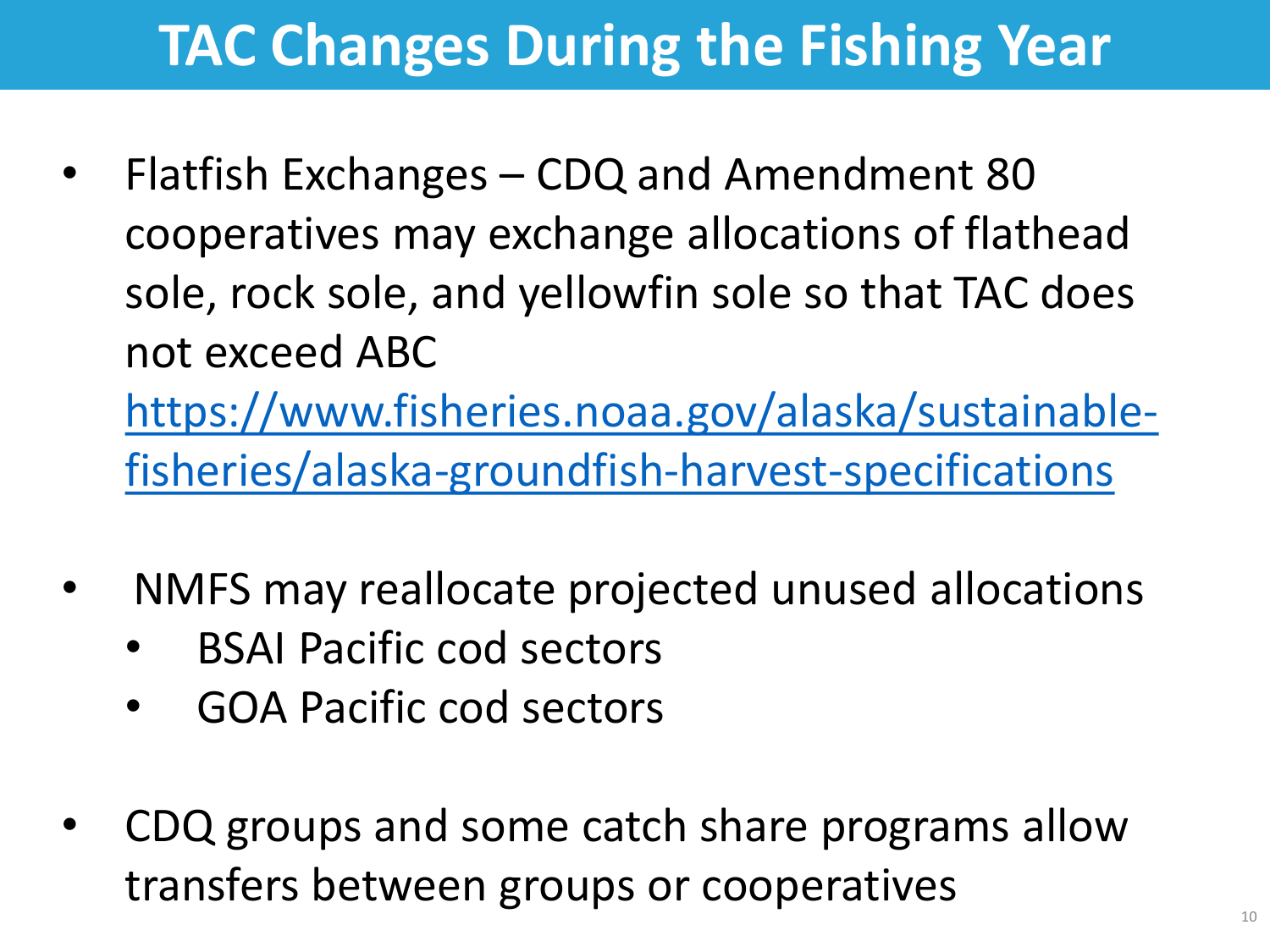# **Explanation of some overages on catch reports**

- In some years BSAI nonspecified reserves were not fully reallocated to TACs with overages
- Sector reallocations were not done
- An allocation of the TAC is exceeded, and total TAC is not exceeded
- Incidental catch account is exceeded, and other allocations are not exceeded, or visa versa
- One area is exceeded, and BSAI wide or GOA wide is not exceeded. Sablefish is managed Alaska wide.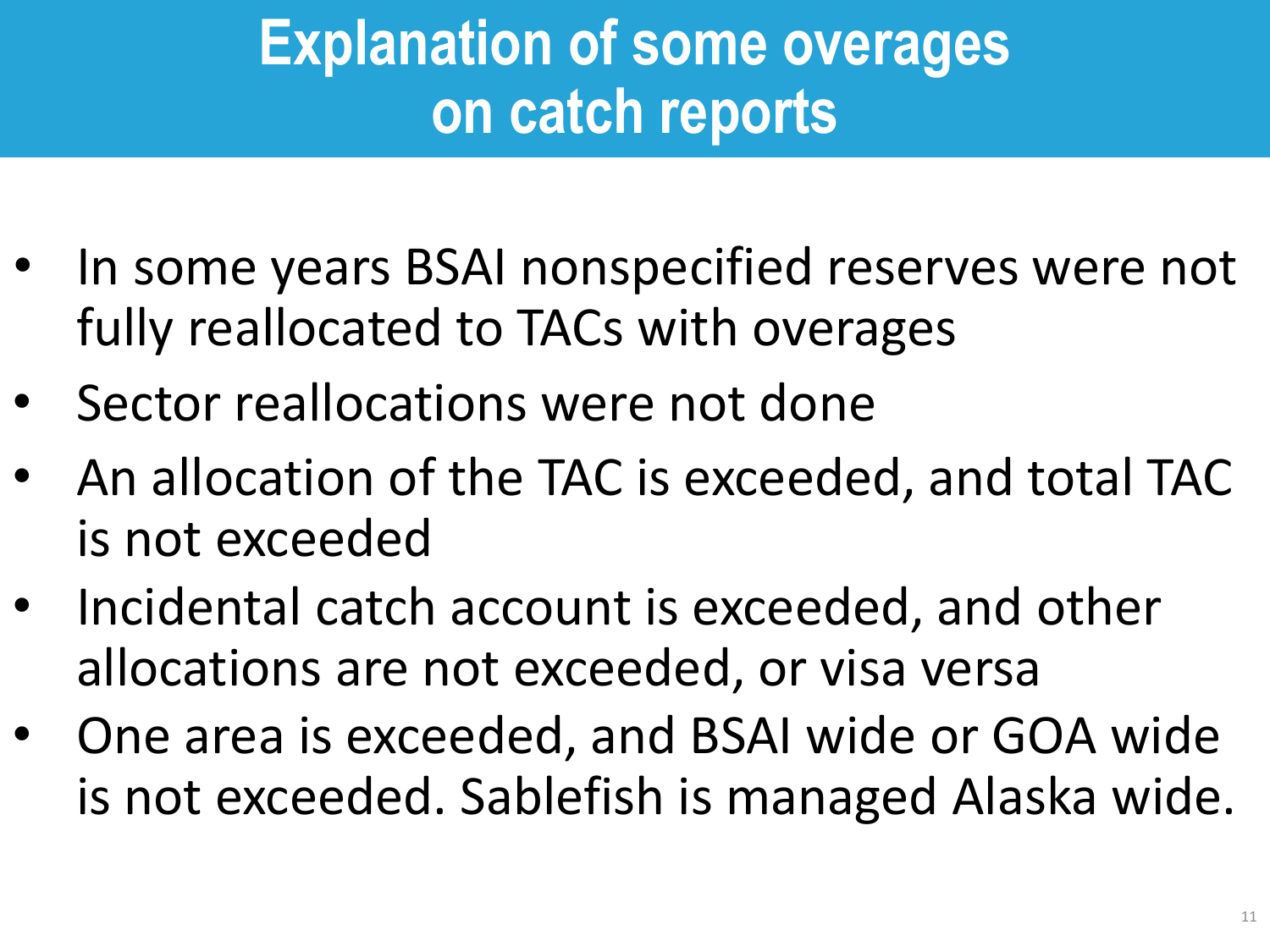# **BSAI Catch by Gear Type – Average 2004 to 2021**

| <b>BSAI</b>             | Hook-and-line | Pot   | Trawl |
|-------------------------|---------------|-------|-------|
|                         |               |       |       |
| <b>Greenland turbot</b> | 45%           | $1\%$ | 55%   |
| Octopus                 | 10%           | 85%   | 6%    |
| Pacific cod             | 51%           | 16%   | 33%   |
| Blackspotted/           |               |       |       |
| rougheye                | 15%           | 0%    | 85%   |
| Other rockfish          | 24%           | $1\%$ | 75%   |
| Sablefish               | 34%           | 31%   | 35%   |
| Shortraker rockfish     | 27%           | 0%    | 73%   |
| <b>Skates</b>           | 80%           | 0%    | 20%   |
| <b>Sharks</b>           | 27%           | 0%    | 73%   |